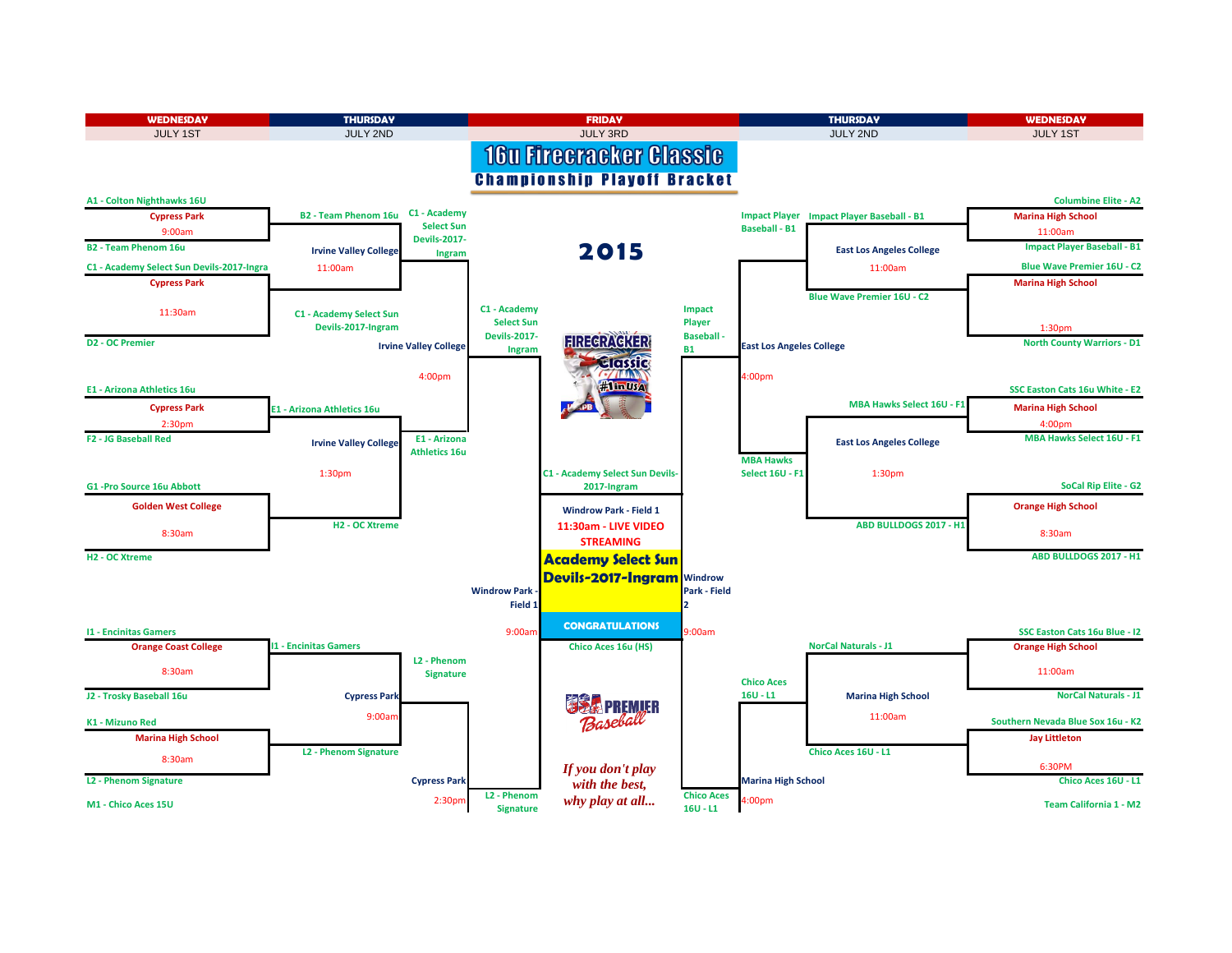

## **Consolation Games Completes the 4 Game Guarantee**

So appreciate everyone coming and hope you had a great time.

Note: Consolation game must be played. If not, will not be allowed in future tournaments. Thank you.

| <b>4TH GAME GUARANTEE</b><br>All leams Required To Play                                                    | <b>4TH GAME GUARANTEE</b><br>All Teams Required To Play*                  |                                                          |
|------------------------------------------------------------------------------------------------------------|---------------------------------------------------------------------------|----------------------------------------------------------|
| <b>TUESDAY JUNE 30TH</b>                                                                                   | <b>WEDNESDAY JULY 1ST</b>                                                 |                                                          |
| <b>K3 - Carson Colts</b>                                                                                   | A4 - ABD 2017<br>South Hills High School - 11:00am                        | <b>P3 - CCB 2018 Grads</b>                               |
| <b>Carson High School - 6:30pm</b>                                                                         | <b>B4 - NorCal Sluggers</b>                                               | Bosco Tech - 8:30am                                      |
| <b>L3 - NorCal Baseball Spartans</b>                                                                       | C3 - All Star Academy 16U Elite                                           | F4 - HOOTS Baseball Prospect U16                         |
| 13 - BlueChip Baseball 16u AZ                                                                              | East Los Angeles College - 1:30pm                                         | <b>G3 - Easton Blackdogs Red</b>                         |
| <b>Gahr High School - 8:30am</b>                                                                           | D3 - BlueChip Baseball 16u CO                                             | Bosco Tech - 11:00am                                     |
| <b>G3 - WolfPack</b>                                                                                       | <b>B3 - Alameda Riptide</b>                                               | <b>H4 - Desert City Heat</b>                             |
| H <sub>3</sub> - Lightning 16u                                                                             | <b>Carson High School - 11:00am</b>                                       | 14 - Bakersfield Braves 2017                             |
| <b>Carson High School - 8:30am</b><br><b>J3 - GameChangers</b>                                             | <b>GamePrep Baseball Academy 16u</b>                                      | <b>Bosco Tech - 1:30pm</b><br><b>J4 - Canyon Thunder</b> |
|                                                                                                            | <b>Lightning 16u</b>                                                      | <b>K4 - CBA Highlanders</b>                              |
| <b>Consolation Games Completes</b><br>the 4 Game Guarantee<br>So appreciate everyone coming and hope you   | East Los Angeles College - 4:00pm<br><b>F3 - So Cal Bombers</b>           | <b>Bosco Tech - 4:00pm</b>                               |
|                                                                                                            |                                                                           | L4 - California 66ers                                    |
| had a great time.                                                                                          | <b>O4 - Las Vegas Mustangs Navy</b><br><b>Carson High School - 4:00pm</b> | N4 - WC Clippers 2018                                    |
| Note: Consolation game must be played. If<br>not, will not be allowed in future<br>tournaments. Thank you. | <b>P4 - Desert Prospects (Torres)</b>                                     | <b>Carson High School - 1:30pm</b>                       |
|                                                                                                            |                                                                           | <b>G4 - CV A's Baseball Club</b>                         |